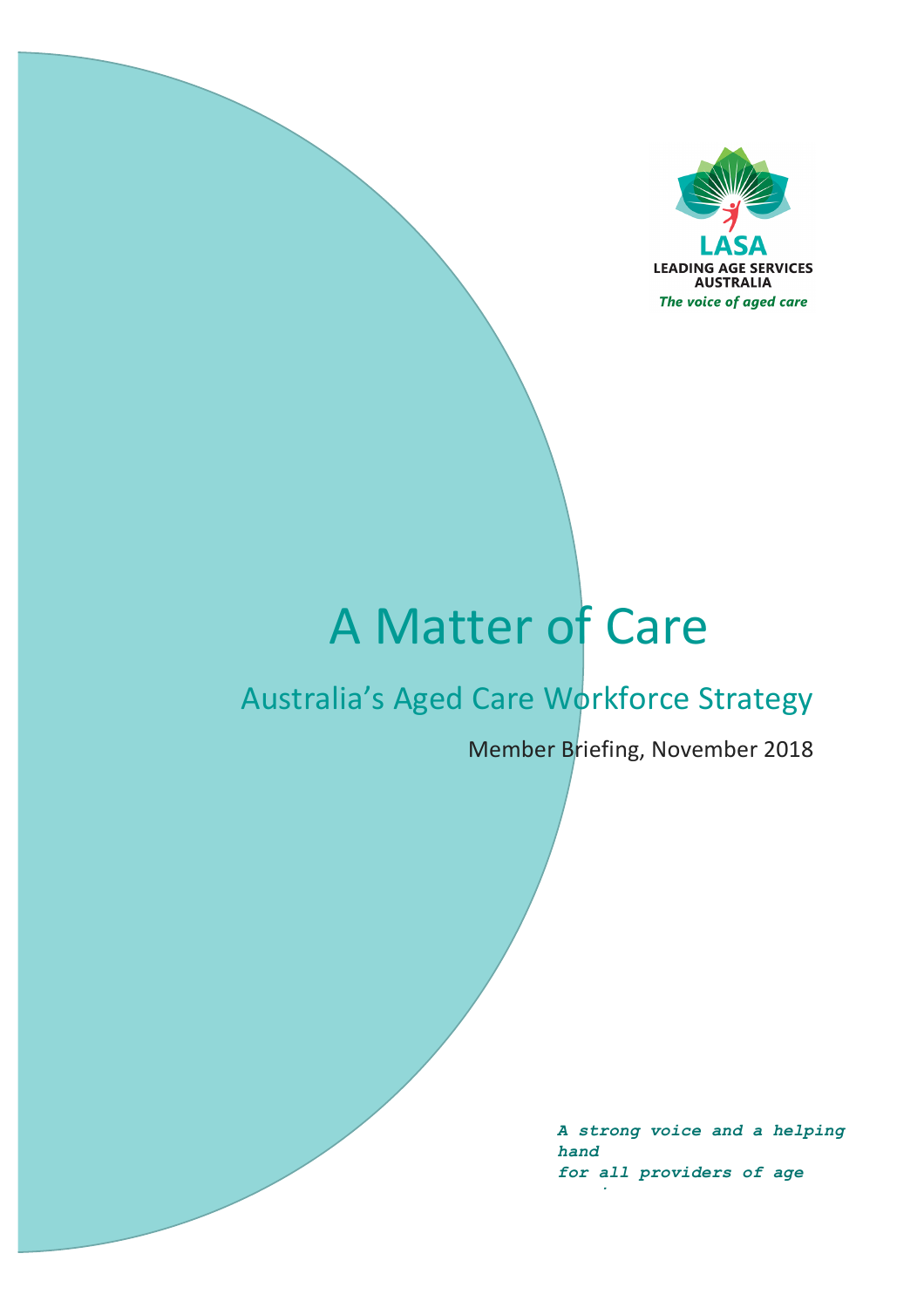# **Leading Age Services Australia**

Leading Age Services Australia (LASA) is the national peak body representing and supporting providers of age services across residential care, home care and retirement living. Our purpose is to enable a high performing, respected and sustainable age services industry delivering affordable, accessible, quality care and services for older Australians. We represent our Members by advocating their views on issues of importance and we support our Members by providing information, services, training and events that enhance performance and sustainability.

LASA's membership base is made up of organisations providing care, support and services to older Australians. Our Members include private, not-for-profit, faith-based and government operated organisations providing age services across residential aged care, home care and retirement living. 57% of our Members are not-for-profit, 33% are for-profit providers and 10% of our Members are government providers. Our diverse membership base provides LASA with the ability to speak with credibility and authority on issues of importance to older Australians and the age services industry.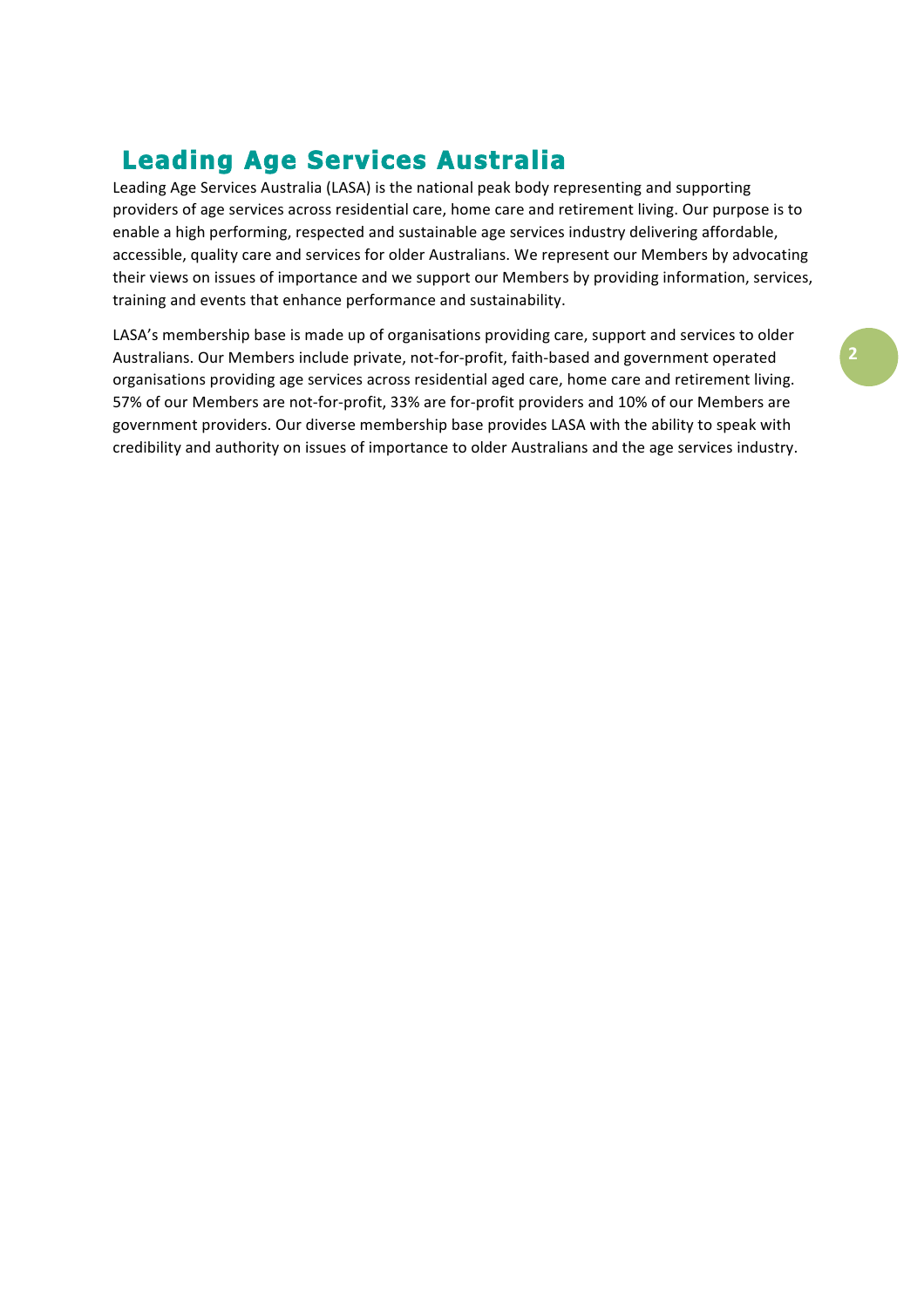**'An industry workforce strategy should reflect future trends, " not just the issues of today; reflecting the evolving expectations of the consumer, noting this comprises the individuals, their families, their carers and their local communities; and ensure that it establishes the foundations for growing and establishing the current and future workforce.' (A Matter of Care, p. 5)**

**'All stakeholders will need to be open to innovation and collaboration.'**

**(A Matter of Care, p. 32)**

**'The Strategy can be implemented over a one to three-year period and positions the industry for the next four to seven years.'**

**(A Matter of Care, p.vi)**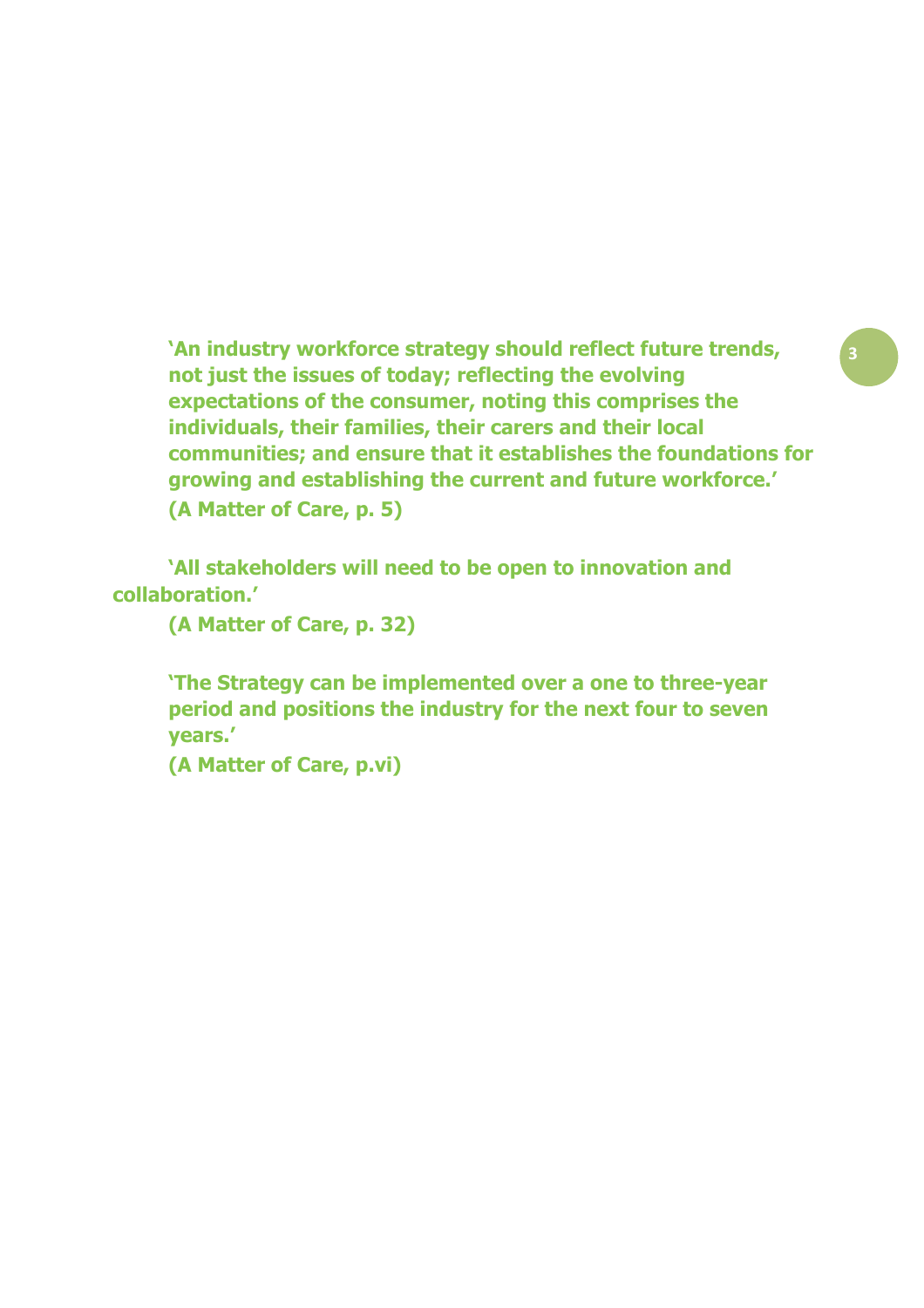# **Framing the case for change**

### $(pp.1-11)$

The move in aged care to consumer-directed care reflects a shift to a more consumer-centric approach in the broader economy with businesses seeking to be responsive to consumer preferences. The operationalization of a consumer centric approach to aged care is crucially dependent on the workforce.

#### **Barriers to change**

The workforce faces significant workforce culture and operational barriers to change combined with negative societal attitudes to ageing and public portrayals of ageing as a problem and burden on the economy.

True transformation of the workforce requires a conversation between the industry, government and the community about:

- shifting negative societal attitudes towards ageing;
- understanding that care for older people is broader than organised professional care; and
- $\bullet$ perceiving the aged care system not as a burden but as an industry that enhances the quality of life for care recipients.

#### A belief statement for the industry

As a first step, aged care has to establish a clear sense of purpose so that those within the organisation, and interacting from the outside, want to belong. The belief statement below came out of extensive consultation on the question why aged care matters:

'We exist to inspire people to want to care, enable people to properly care, and enhance life through care. Because how we care for our ageing is a reflection of who we are as a nation.' (p.11)

# **An Aged Care Workforce Strategy**

The Aged Care Workforce Taskforce recognized that the strategy must be disruptive in its thinking, transformational in its approach, pragmatic to implement, and supportive of immediate improvements.

The implementation of the strategy rests crucially on the work of two proposed committees. The strategy further proposes a body to support the industry with research and development activities.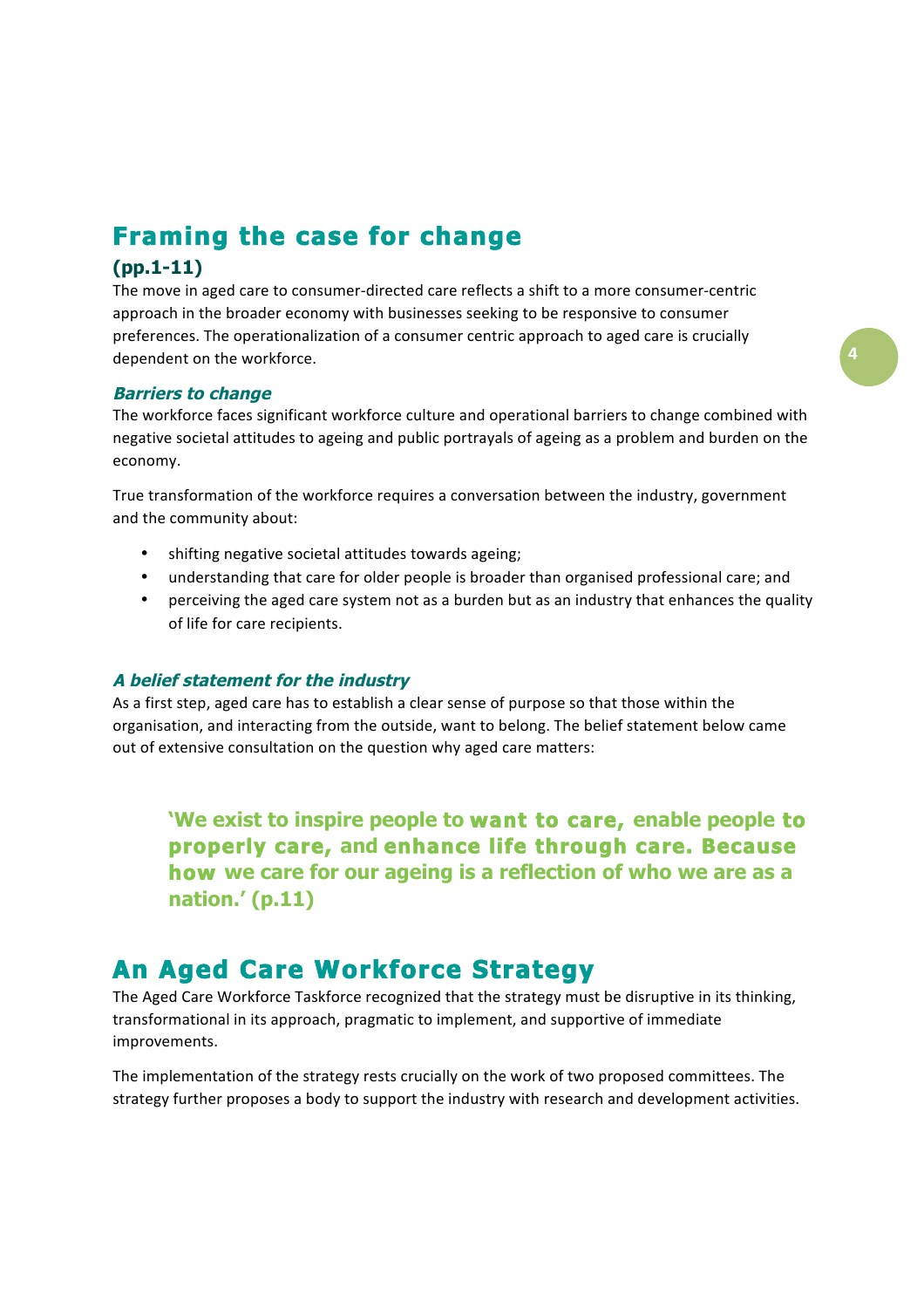### **Aged Care Industry Reference Committee (p.14)**

The Taskforce advised the government that the Australian Industry and Skills Committee (AISC) should establish a dedicated Aged Services Industry Reference Committee (the IRC). The IRC will enable fundamental reform of the skills and qualifications framework for the aged services industry.

On 30 October 2018, the government announced the appointment of Ian Hardy, previously CEO of Helping Hand, as chair of the new Aged Services IRC. The IRC will consider areas as diverse as nutrition, recreation and financial services, ensuring that the workforce is properly equipped and supported, and has access to lifelong learning and meaningful career paths.

Ten advisory groups to the Aged Care IRC have been confirmed: consumer needs and expectations; residential care; home care and community care; indigenous and remote services; diversity and inclusion; dementia; palliative care; mental health; nutrition and the mealtime experience; pathways and tertiary education.

### **Aged Services Industry Council (Strategic Action 14, pp.96-101)**

The Taskforce proposes an Aged Services Industry Council (Council) that brings together the peak bodies to provide leadership across the industry and inspire the change required in a consistent and sustained manner.

The Council will:

- take ownership of the implementation of the Strategy
- work with industry and government while overseeing the delivery of the outcomes  $\bullet$
- drive behavioural and cultural change across industry by:
	- $\circ$  delivering against an industry approach to workforce planning, recruitment and retention:
	- $\circ$  delivering the strategic intent of the Workforce Strategy nationally; and
	- $\circ$  considering the direction of the industry and how industry as a whole delivers against this.

# 'Long lasting change is fundamentally about inspiring people to act differently. Leaders across the industry will be the foundation for lasting change, working for the collective good of the industry.' (p.96)

The Aged Services Industry Council would need to drive the change in mindset required across the industry so that people think and act differently

### An Aged Care Centre for Growth and Translational Research (Strategic Action 12, pp.84-86))

The absence of a well-supported research translation pipeline (such as supports health care) discourages government and private sector investment and hampers building better practice.

Proposed is that industry works with the government to establish an Aged Care Centre for Growth and Translational Research (CGTR). The CGTR will receive seed funding through an equity fund with in-kind investment from the private sector.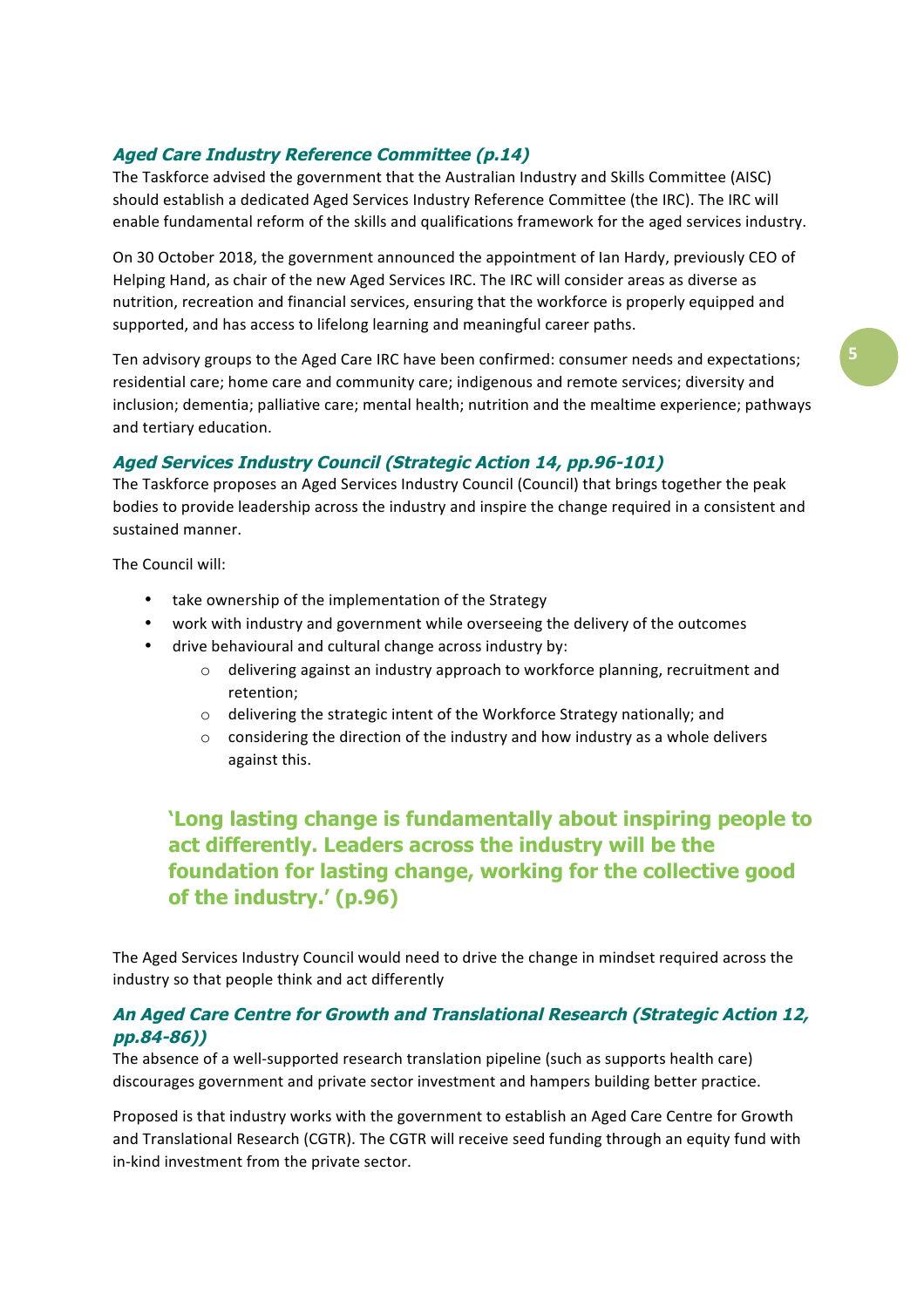'Negative societal attitudes towards ageing contribute to the 'opportunities that ageing and aged care present in terms of employment, research, contribution to the economy and as a driver of innovation go largely unrecognized.' (p.18)

The CGTR should address critical areas in aged care workforce research and provide a mechanism to improve research translation and uptake. The CGTR will, in time, build better practice through research on new models of care to better inform the nature, time and duration of care interventions, designed to achieve more effective outcomes.

# **Strategic Actions**

For the strategy, the Taskforce formulated 14 strategic actions, which address the workforce issues in a holistic manner by recognising the role of industry, the community and all levels of government. The actions can be applied by the industry as a whole as well as by individual organisations. Implementation of the strategic actions should not depend on additional government funding but will require a shift in mindset.

# **Strategic Action 1: Creation of a social change campaign to reframe** caring and promote the aged care workforce

### $(pD. 18-19)$

The Taskforce recommends that the industry implement a multi-year social change and workforce recruitment campaign. Purpose of the campaign is to shift community attitudes to ageing and the aged care industry as well as changing how the industry presents itself to the community.

'This campaign must not just seek to recruit but be highly evocative, help Australians to emotionally engage with the industry and reinforce to the workforce that they can take pride in their work.'(p.19)

# **Strategic Action 2: Voluntary Industry Code of Practice**  $(pp.20-25)$

An Industry Code signifies that this industry has a collective vision and aspirations and its own leadership, and it will hold itself accountable to the community for complying with these promises. Signatories to the Aged Care Industry Voluntary Code of Practice (the Code) will be encouraged to demonstrate what they will do through practical, measurable commitments. The Code includes a leadership pledge that signatories will be asked to meet. The Taskforce considers that the Code should be owned by the Aged Care Industry Council.

The Taskforce developed the Code based on consultations with providers, the community and the workforce. The Code has received in-principle support from the three aged care provider peak bodies.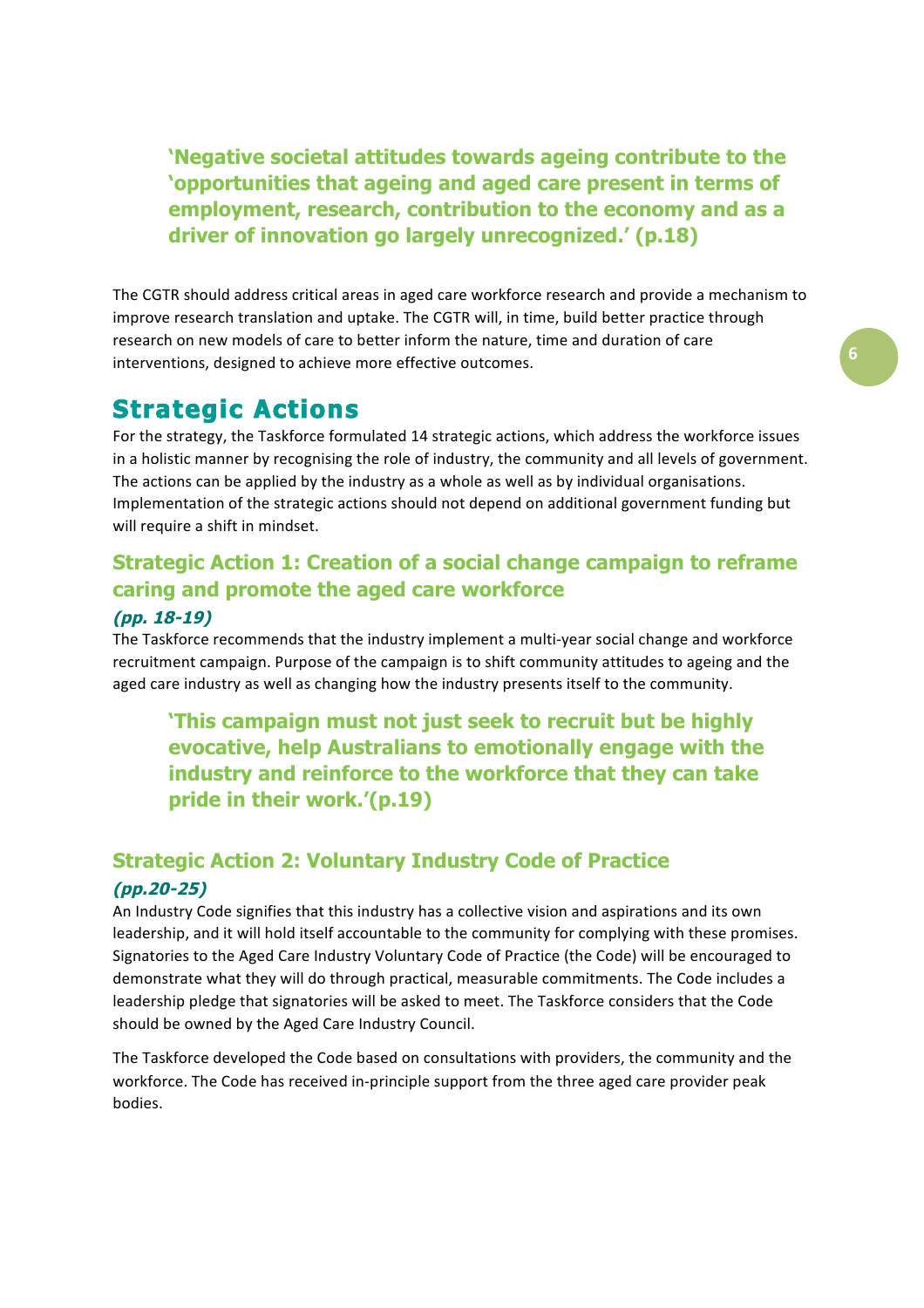| The Aged Care Industry Voluntary Code of Practice <sup>1</sup> |                                                           |  |  |  |
|----------------------------------------------------------------|-----------------------------------------------------------|--|--|--|
| Guiding principle                                              |                                                           |  |  |  |
| Principle 1                                                    | Consumer-led and community shared value                   |  |  |  |
| Principle 2                                                    | Living well and integrated models of care                 |  |  |  |
| Principle 3                                                    | Board governance                                          |  |  |  |
| Principle 4                                                    | Best-practice sharing and industry benchmarks             |  |  |  |
| Principle 5                                                    | Education and training, including workforce accreditation |  |  |  |
| Principle 6                                                    | Workforce planning                                        |  |  |  |
| Principle 7                                                    | Proactive assurance and continuous improvement            |  |  |  |

Signatories to the Code will also be asked to meet the leadership commitments of the following seven leadership pledges:

| Aged Care Industry Voluntary Code of Practice - Leadership Pledges <sup>2</sup> |                                                                           |  |  |  |
|---------------------------------------------------------------------------------|---------------------------------------------------------------------------|--|--|--|
| Leadership Pledge 1                                                             | Establishment of an industry leadership group                             |  |  |  |
| Leadership Pledge 2                                                             | Implementation of the industry workforce strategy                         |  |  |  |
| Leadership Pledge 3                                                             | Promotion of the code to service providers                                |  |  |  |
| Leadership Pledge 4                                                             | Development of good-practice guidance materials to explain application of |  |  |  |
|                                                                                 | principles                                                                |  |  |  |
| Leadership Pledge 5                                                             | Supporting adherence to the code                                          |  |  |  |
| Leadership Pledge 6                                                             | A channel for feedback (complaints)                                       |  |  |  |
| Leadership Pledge 7                                                             | Code monitoring, compliance and maintenance                               |  |  |  |

### **Strategic action 3: Reframing the qualification and skills framework** - addressing current and future competencies.

The two main qualification and skills issues identified by the Taskforce were:

- $\bullet$ gaps in the competencies of the workforce; and
- inconsistent approaches to job families, job design, job pathways, career development and  $\bullet$ succession planning.

The lack of recognition of Personal Care Workers' (PCW) contribution was singled out by the report for particular attention as they occupy mission-critical roles in aged care.

 $1$  The descriptions to the seven principles of the Aged Care Industry Voluntary Code of Practice can be found on pp. 21-22 of the report.

 $2$  The descriptions to the seven leadership pledges are on p. 24 of the report.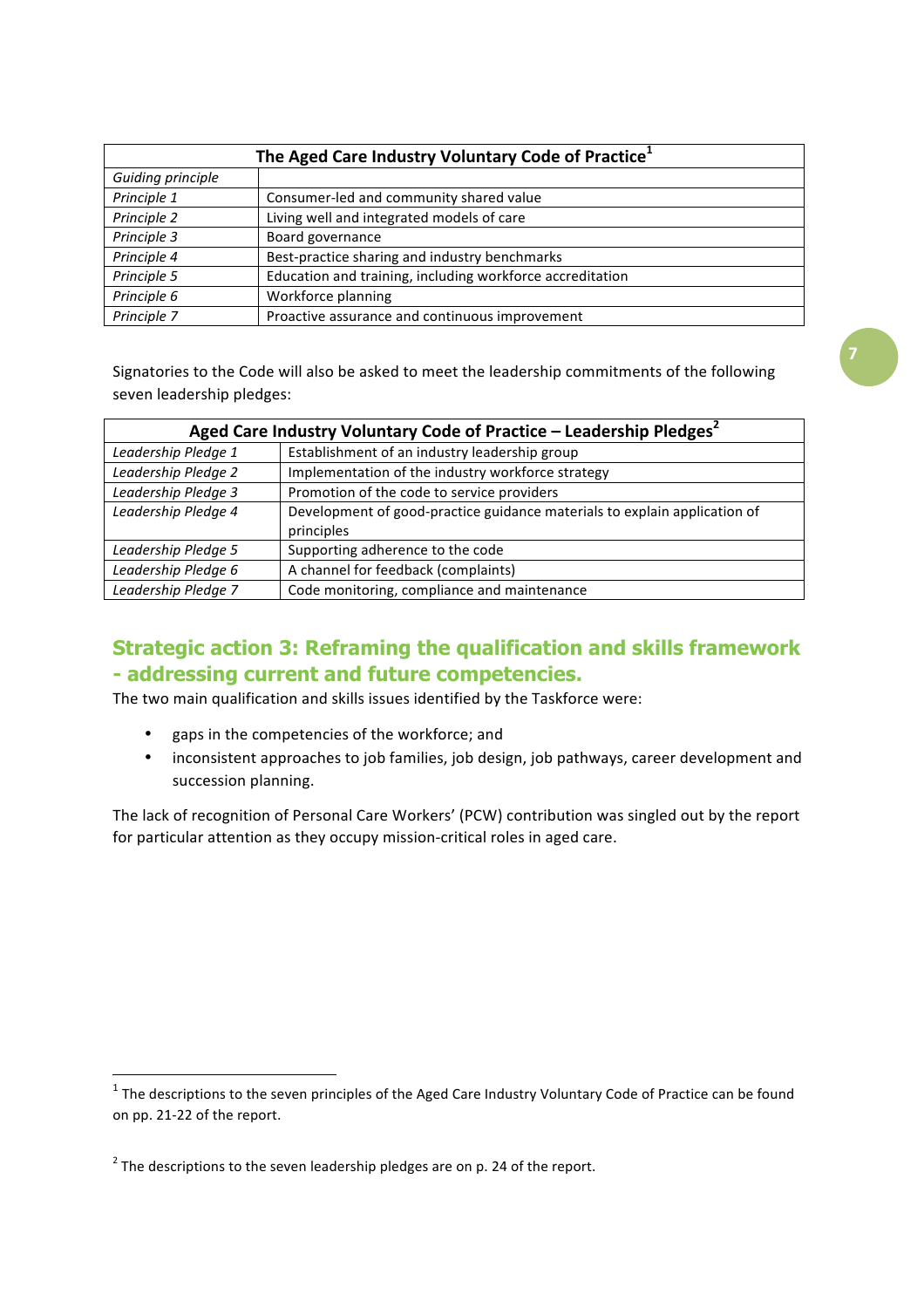'PCWs are the eyes and ears of the entire aged care system. They require a high level of confidence to deal with new, challenging and unpredictable situations. PCWs are the front line, delivering services necessary to ensure their clients have high-quality care that is safe, meets individual needs and supports their quality of life.

They are also essential to the reputation of the industry.'(pp.28-29)

For an evaluation and restructure of current job designs, the Taskforce recommends that:

- 1. Industry uses commercially tested models to shape job structure and design, job definition, job sizing and design of career paths.
- 2. Small to medium sized organisations should be supported to develop standardised job descriptions.
- 3. The Aged Services IRC should identify, define and develop future-focussed competencies, including leadership roles. Methodologies should be backed by research and commercially tested approaches be used.
- 4. Immediate priority should be given to reviewing the current electives for the Certificate III (Individual Support) and Certificate 4 (Ageing Support).

'The Australian aged care industry has to transform-to reframe the notion of caring and reorient care strongly around 'enhancing life' of older people. The PCW roles must be the key drivers of change.' (p.28)

### **Industry leadership role**

The Taskforce recommends that the Aged Services Industry Council:

- in collaboration with the Aged Services IRC establish standards for the duration and form of  $\bullet$ student placements in aged care: and
- provide an annual assessment report on the contribution made to the workforce and skill challenges by industry, VET and higher education providers, governments and other key stakeholders.

#### **Government education and training support and industry**

The Taskforce recommends that:

- the new national qualification and training framework be supported by complementary funding mechanisms;
- Commonwealth-supported enabled places be based on industry-sponsored, evidence-based professional modelling of demand;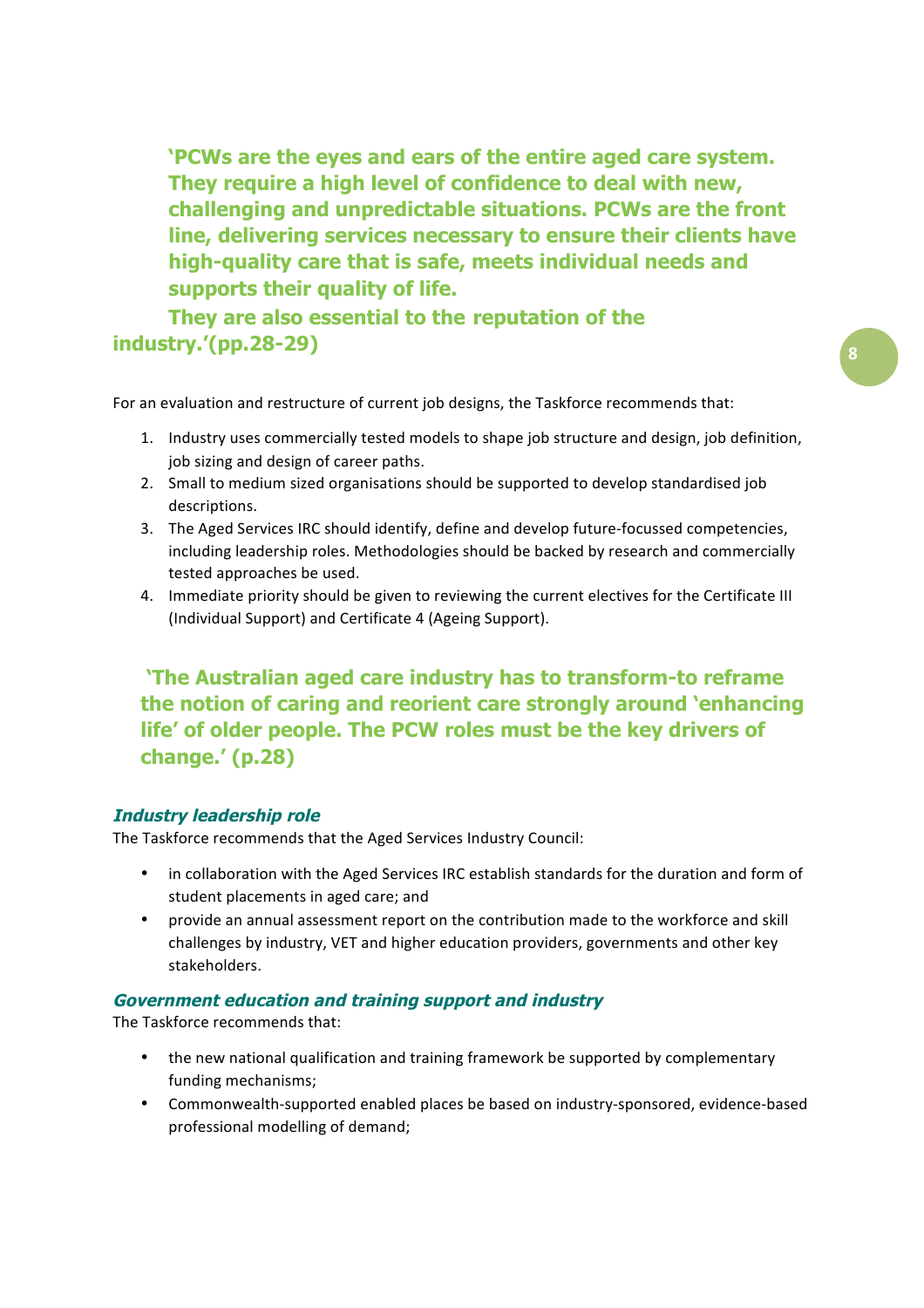- the Chairs of the Council of Australian Governments and Industry Skills Council take an active and shared responsibility in providing joined-up national leadership for key industry sectors such as aged services;
- key stakeholders in nursing develop a united view of how nurses should be educated to meet the needs of older people, specifically in aged care.

# Strategic action 4: Defining new career pathways, including how the workforce is accredited

### $(DD. 34-43)$

An opportunity exists to address (1) the lack of career progression and (2) the misalignment between the education framework and the skills and competencies required for direct care roles.

### Guiding principles for a future-state job architecture

- Integration: Issues with the workforce are deeply intertwined, and solving just one issue will not address the challenges. A holistic and integrated approach is required.
- **Career progression:** to enable people to move across job families<sup>3</sup> or have a lasting career  $\bullet$ within a job family.
- $\bullet$ Role re-engineering: Existing roles need redefinition and new roles require introduction to support career progression within and across job families.
- $\bullet$ Interdependence: create an operating environment where it is essential to work interdependently and collaboratively for the roles to be successful.
- **Clarity:** focus on driving clarity of roles, accountabilities and reporting structures.
- Focus on the core: decouple operations and people management from clinical expertise. Recognise that clinical expertise is not necessarily the primary driver for every role.
- Collaboration: transform the current model into 'multidisciplinary integrated care', where roles work in teams and collectively towards core outcomes.

| <b>Future job families</b> | <b>Increments and roles</b>                                             |  |
|----------------------------|-------------------------------------------------------------------------|--|
| Care assistant             | 4 increments                                                            |  |
| <b>Clinical Specialist</b> | enrolled nurses and registered nurses; 4 increments,                    |  |
| Care team leader           | ensures effective and compliant delivery of care services               |  |
|                            | does not need to be a clinical expert                                   |  |
|                            | must have sufficient knowledge and skill to work with a<br>$\bullet$    |  |
|                            | multidisciplinary care team, consumer excellence professionals, engage  |  |
|                            | in customer management and family liaison.                              |  |
| Care excellence            | quality, safety and governance and risk management in service delivery  |  |
|                            | pathway for a senior clinical specialist                                |  |
| Scheduling                 | envisaged in the main for home care workforce                           |  |
| Customer excellence        | Ensures effective customer experience for consumers and their<br>٠      |  |
|                            | families.                                                               |  |
|                            | Launching pad for individuals aspiring to change from care job families |  |
|                            | to business manager roles.                                              |  |
| Call centre                | Potential career path for care assistant                                |  |

#### Future-state workforce architecture: new aged care job families

 $3$  A job family is a cluster of jobs that shares a specific set of core characteristics covering skills, knowledge, behavioural attributes and accountabilities. (p.34 of the report)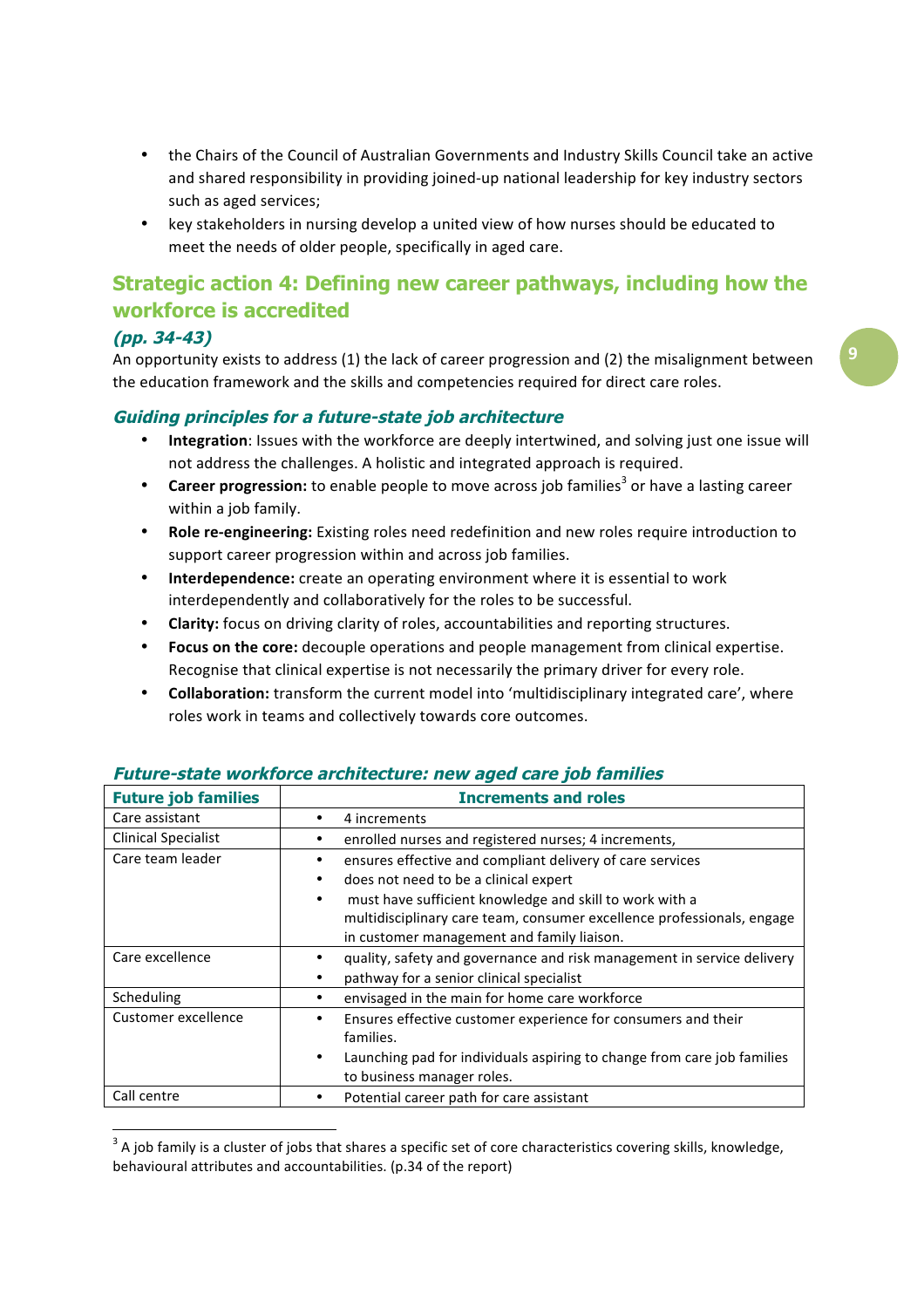| <b>Functional health</b> | This job family will play an increasingly bigger and critical role by<br>supporting positive ageing and reablement.       |  |
|--------------------------|---------------------------------------------------------------------------------------------------------------------------|--|
| Ancillary care           | Maintenance, repairs, gardening, cook, chef, housekeeper, cleaner etc.                                                    |  |
| <b>Business enabling</b> | Administrative services, finance, human resources, industrial relations,<br>information technology, legal, marketing etc. |  |
| Residence/site manager:  | Leads the business, operations and organization at a given region/site<br>(residential or home care)                      |  |

Workforce architecture should be standardised across the industry to build an effective and engaged workforce and strengthen the industry-wide employee value proposition.

#### **Workforce accreditation**

Education requirements need to be standardised, competencies at each level of worker clearly defined and requirements for professional development introduced.

The Taskforce considers the National Code of Conduct<sup>4</sup> to not go far enough to ensure Personal Care Workers included under the National Code are adequately trained and meet the full intent of a national registration process.

### **Recommendations for action**

The Taskforce recommends that:

- $\bullet$ the Aged Services Industry Council take responsibility for an industry accreditation standard, working with the IRC to determine role levels that require accreditation;
- $\bullet$ centralise registration of all care staff and volunteers to ensure they are trained and accredited (incl. police check) to work with aged care consumers;
- alternatively, consider the National Code of Conduct as a mechanism for ensuring adequate safeguards.

### **Strategic action 5: Developing cultures of feedback and continuous improvement**

### $(pp.44-47)$

At the heart of good practice is incorporating performance feedback into service improvement.

#### **Recommendations for action**

The Taskforce recommends that aged care organisations:

Review their current feedback and continuous improvement practices focussing on the use and review of consumer experience surveys (which must also capture the views of families).

<sup>&</sup>lt;sup>4</sup> In 2015 the COAG National Health Council approved the National Code of Conduct (NCC) for Health Care Workers. The NCC sets standards that apply to all unregistered health care workers and regulatory powers to deal with complaints from consumers about health care workers who breach the code of conduct. The states and territories are responsible for the implementation of the NCC but by June 2018 not all states have implemented the NCC. A further drawback is the lack of a single register of prohibition orders issues to workers under the NCC.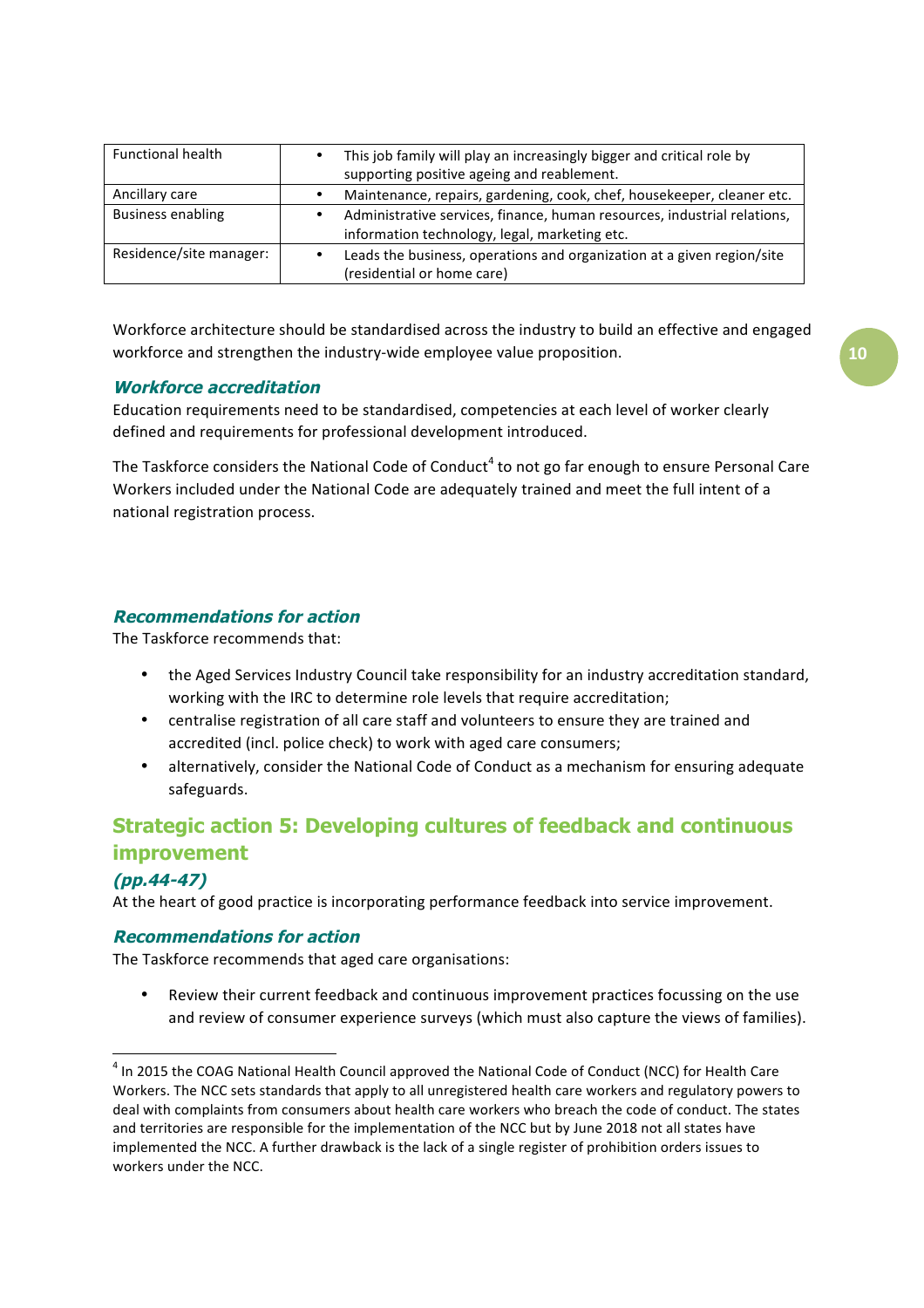- $\bullet$ Leaders need to rely on more than their own views to assess their organisation's conduct. Clinical, support and direct care staff are more sensitive to gaps between organisations' espoused values and actual practices, providing valuable information on performance. Employee feedback also helps address issues that may undermine staff job satisfaction and minimise turnover.
- 360-degree leadership surveys: the regular evaluation of management performance by the  $\bullet$ staff they manage will help boards or managing bodies to improve leadership skills.
- Psychometric testing is part of continuous quality improvement. It enables employers to assess whether prospective staff are the right fit for the job. Improved recruitment processes will reduce turnover.

# 'The industry must embrace a culture that values feedback from consumers, their families and carers and demonstrate how this feedback is applied to improve care.'(p.44)

The Taskforce encourages boards or managing bodies of aged care organizations to:

- $\bullet$ Review employee performance, exit surveys, organisational competency and succession planning and agree to action plans.
- Include consumer and community advisory committees to enhance consumers' voices in service delivery.
- Establish processes for tracking and responding to feedback.
- Use digital technology and online methods to support feedback strategies for consumers.
- Play an active role in creating the safe environment vital for people to give feedback.
- Regularly review clinical indicators to identify and address practices resulting in poor consumer outcomes that are preventable.
- $\bullet$ Review missed care, serious major incidents and occupational health and safety.

# Strategic action 6: Establish a new industry approach to workforce planning, including skills mix modelling

### $(pp.48-53)$

Management of the workforce needs to be an ongoing exercise-not a 'set and forget' exercise. The industry needs to move to a standards approach to workforce planning as an integral part of age service organisations' business model.

This business model should clearly answer:

- Who is the consumer, reflecting the consumer as a person in-depth, not just their health needs.
- What does the consumer value? This challenges a clinically driven approach.
- How can the organisation deliver value to the consumer at an appropriate cost?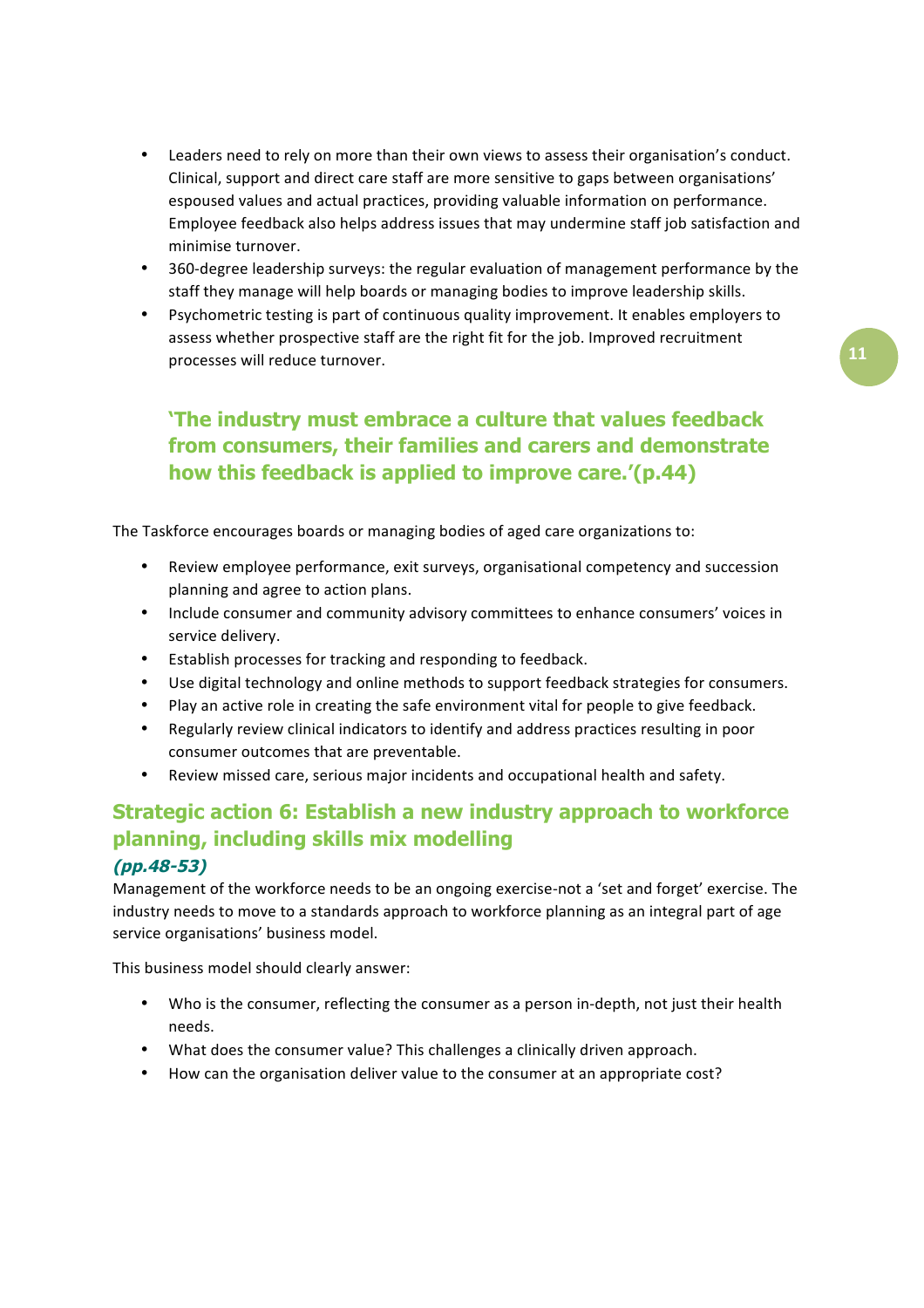# 'Industry should always be focused on meeting and exceeding consumer needs and community expectations, not meeting regulatory minimums.' p.50

#### **Holistic care plans**

Higher standards of care planning is required if industry is to move ahead of community expectations. The ability to formulate and deliver holistic care plans that address consumers' care needs, their cultural needs and aspirations for living well will be a provider's key differentiator across industry.

Care planning needs to be a process of assisted decision-making, supporting the consumer in articulating their needs and aspirations. Care plans need to cover morning, afternoon, night-time and weekend requirements.

Industry should develop and roll out guidance for the development of holistic care plans.

#### **Workload planning**

The organisation's workload can be defined by aggregating care plans into an intervention plan. The intervention plan would be used to determine the most appropriate skill mix and organisation of the workforce.

Missing largely in the industry is the ability to roll up care plans and then adequately do the workforce planning and skills mix modelling to optimise the delivery of care and cost.

#### **Governance and assurance**

Specific consideration needs to be given to the mechanism of ongoing assurance, such as through a committee responsible for care compliance reporting to the organisation's board or managing body. This committee should be chaired by a director with appropriate clinical care experience.

The committee would be responsible for ensuring the delivery of care plans and the monitoring and managing the cost of service delivery. Organisational boards or managing bodies should be held accountable for reviewing this committee's processes and findings.

This review should include:

- a regular examination of missed care;
- serious major incidents;
- $\bullet$  . occupational health and safety; and
- staff/consumer feedback.

If consumers' care plans are not delivered because human and financial resources do not add up, then the choices are to (1) innovate and process re-engineer or (2) revisit the business model.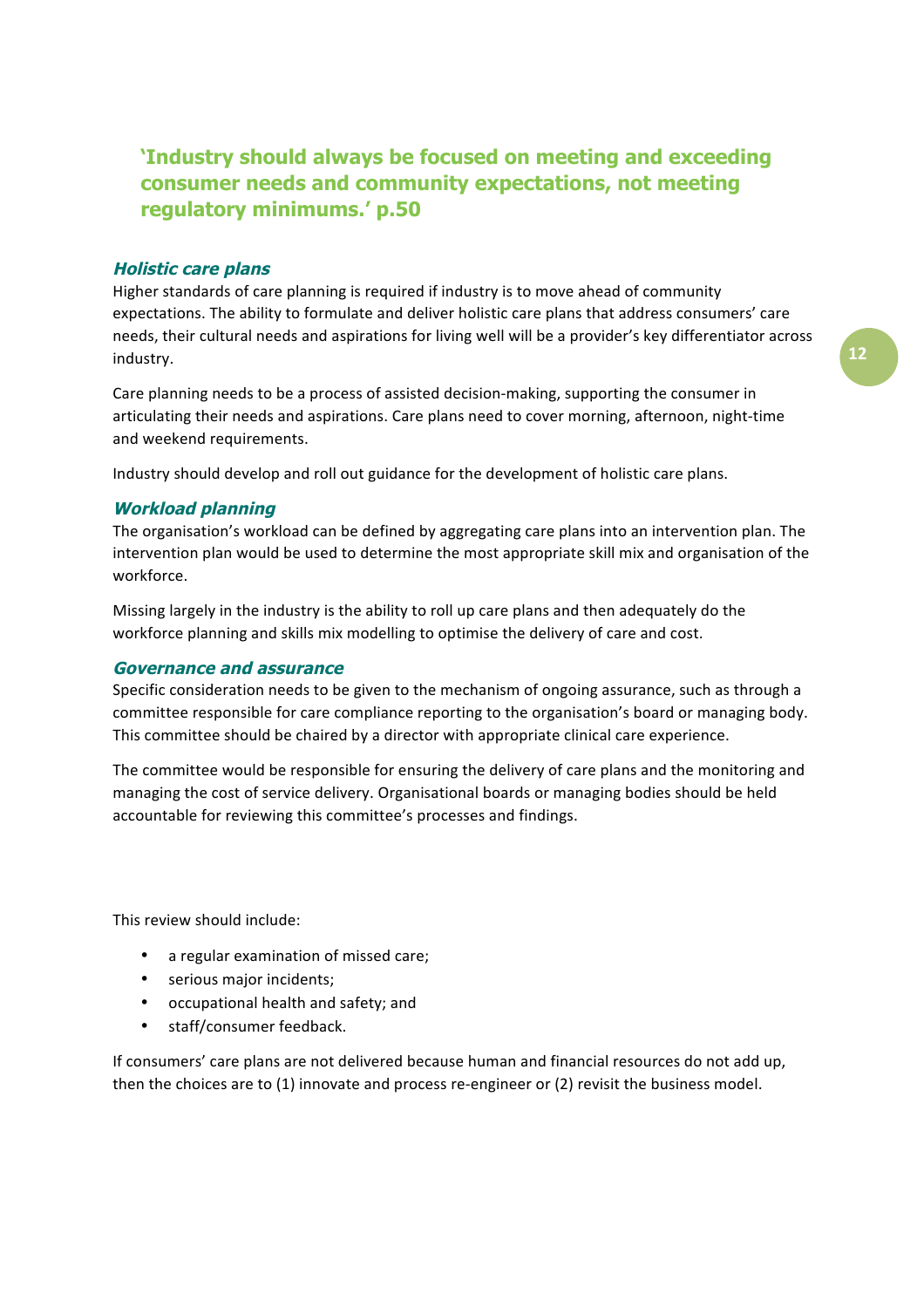'Aged care has a unique and pressing challenge to capitalize its position as part of the rapidly growing health and social assistance industry in Australia.' (p.54)

#### **Recommendations for action**

The Taskforce recommends that the Aged Services Industry Council work with provider peak bodies and across industry to:

- $\bullet$ implement the proposed standardised approach to workforce planning;
- examine technology platforms suitable for organisations to better understand workload and  $\bullet$ workforce requirements; and
- develop a training program to support workforce planning and skills mix modelling.  $\bullet$

The Taskforce recommends that organisations publish the model of care and hours of care across elements of the holistic care plan to better support consumers and inform the family, carers and the local community.

# **Strategic action 7: Implementing new attraction and retention** strategies for the workforce

### $(pp.54-63)$

A key aspect of workforce attraction and retention is engaging and enabling employees. However, a significant part of the aged care workforce is feeling neither engaged nor enabled. The Taskforce's employee engagement and enablement survey shows that, at 51 per cent employee engagement and 53 per cent employee enablement, the aged care industry sits significantly below all external benchmarks.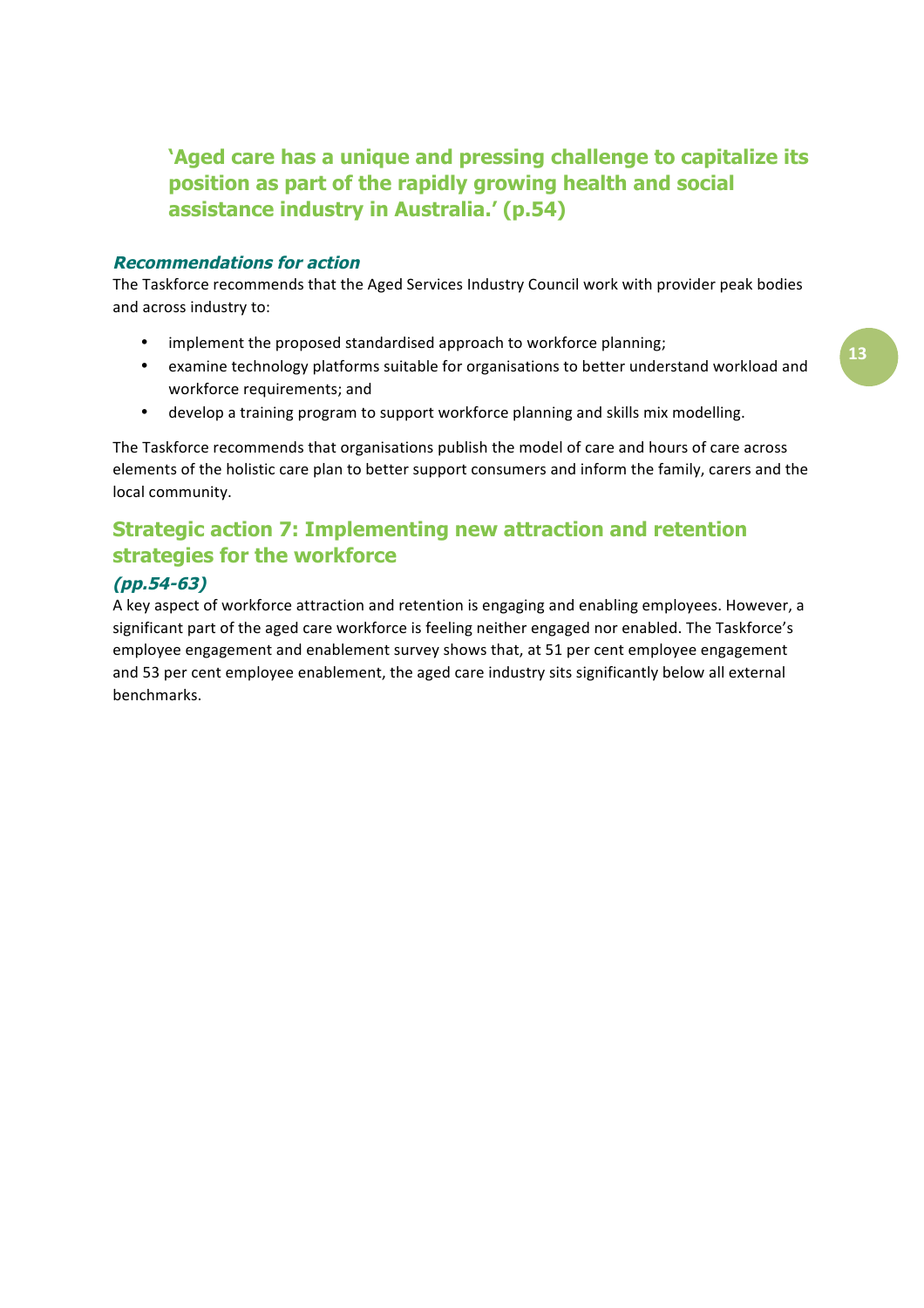# **Employee engagement and enablement<sup>5</sup> survey (ESS)**

- Conducted in March/April 2018, 2,817 responses.
- Results show that the aged care industry sits significantly below all external benchmarks.
- Key Driver Analysis reveals the employment aspects with the greatest influence on engagement and enablement.

#### TOP FIVE KEY DRIVERS FOR ENGAGEMENT (ESS RESPONDENTS)

| <b>KEY DRIVER</b>                                              |                                     | Operationalisation of driver in questionnaire        |  |  |
|----------------------------------------------------------------|-------------------------------------|------------------------------------------------------|--|--|
|                                                                | <b>QUALITY &amp; CONSUMER FOCUS</b> | This organisation provides high quality care         |  |  |
| 2.                                                             | <b>CONFIDENCE IN LEADERS</b>        | Trust and confidence in management                   |  |  |
|                                                                | <b>CONFIDENCE IN LEADERS</b>        | This organisation has the right strategic goals      |  |  |
| $\mathbf{4}$ .                                                 | <b>CONFIDENCE IN LEADERS</b>        | Open and honest communication with employees         |  |  |
| 5.                                                             | DIVERSITY AND INCLUSION             | This organisation values and promotes employee       |  |  |
|                                                                |                                     | diversity                                            |  |  |
| <b>IDENTIFIED KEY DRIVERS FOR ENABLEMENT (ESS RESPONDENTS)</b> |                                     |                                                      |  |  |
| <b>KEY DRIVER</b>                                              |                                     | Operationalisation of driver in questionnaire        |  |  |
|                                                                | <b>CONFIDENCE IN LEADERS</b>        | I understand how my job contributes to this          |  |  |
|                                                                |                                     | organisation's strategic priorities and goals        |  |  |
| $\mathcal{P}$                                                  | <b>CONFIDENCE IN LEADERS</b>        | Trust and confidence in management                   |  |  |
| 3.                                                             | <b>RESOURCES</b>                    | I have the resources I need to do my job effectively |  |  |
| $\mathbf{4}$ .                                                 | DEVELOPMENT OPPORTUNITIES           | Good opportunities for learning and development      |  |  |
| 5.                                                             | DEVELOPMENT OPPORTUNITIES           | Opportunities to achieve my career goals             |  |  |

Analysis of the survey results and associated key drivers shows following actions as most important to the future aged care workforce:

- (1) improving the relationships between leaders and employees;
- (2) providing employees with clear strategic direction in a way that resonates with them;
- (3) improving career paths and development opportunities would improve enablement;
- (4) treat employees with respect regardless of their personal characteristics or background; and
- (5) an employment proposition that will attract and retain the talent required for the future.

Industry can also benefit from taking collective action in local labour markets. There is a clear need for greater alignment amongst organizations at the regional or local level to leverage the footprint of the industry as a potential employer.

The voluntary Code of Practice also envisages an industry in which higher performing organisations are asked to share lessons learnt and support innovation across the industry.

<sup>&</sup>lt;sup>5</sup> Employee engagement is about committed and loyal people willing to go the 'extra mile'. Engagement is driven by factors relating to confidence in direction; trust and confidence in leaders; quality and consumer focus; respect and recognition; development opportunities and compensation (pay, terms and conditions) and benefits.

Employee enablement is about having the right people in the right roles. It is typicallydriven by factors relating to performance management; authority and empowerment; resources; training; collaboration; and work structures and process.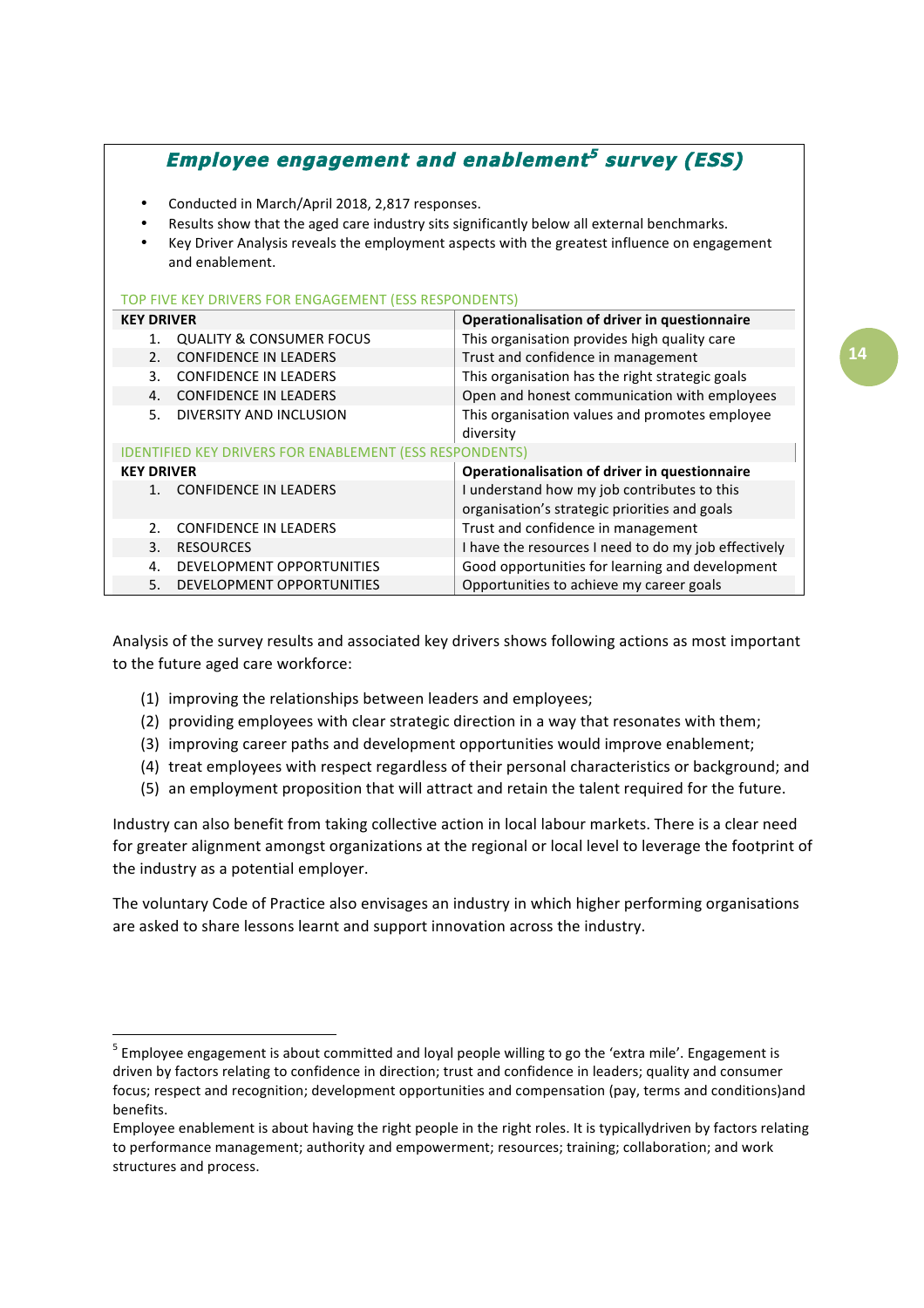# '..meeting future demand for the aged care workforce will not be a simple replication of the work patterns of today.' (p.64)

#### **Recommendations for action**

The Taskforce further recommends that each aged care organisation:

- $\bullet$ Review the key findings of the ESS and review their current approaches to employee engagement and enablement.
- Establish a dialogue at the organisational level regarding the key drivers for improvement.
- Develop their approach to addressing priority areas for action on employee engagement and enablement.
- Consider how best to use the Taskforce's feedback and recommendations to support employee engagement and enablement.

The Taskforce further recommends that the industry:

- fund regular and systemic gathering of data on employee engagement and enablement;  $\bullet$
- reframe the appeal of the industry to males, young people and millennials;
- $\bullet$ develop strategies to retain new hires:
- $\bullet$ maximise the value of work and student placements; and
- develop evidence-based approaches to clinical placements of young health professionals.

### **Strategic action 8: Developing a revised workforce relations** framework to better reflect the changing nature of work

#### $(pp. 64-67)$

The industry, employee representatives and professional bodies need to take up the challenge of stepping out of the interests of their immediate group and consider the industry as a whole.

Employers, employees and their representatives share many areas of common interest: the quality of jobs, how work can be organised to support living well and integrated models of care, secure employment, reducing the use of temporary staff and creating more time for direct care.

# 'A common focus on the criticality of funding will be more productive for the industry and the workforce than diverting effort on single-issue campaigns.' (p.64)

Employers agreed with workers and employee representatives on the need to address securing commitment to a minimum of 20 hours of work and reducing casualization of the workforce.

Industry, individual organisations, employees and their representatives can take forward a broad workforce reform by acting across following six domains:

- 1. Shift to consumer-centric care and values based care
- 2. Productive student and work placements
- 3. Quality of jobs, links to innovative models of care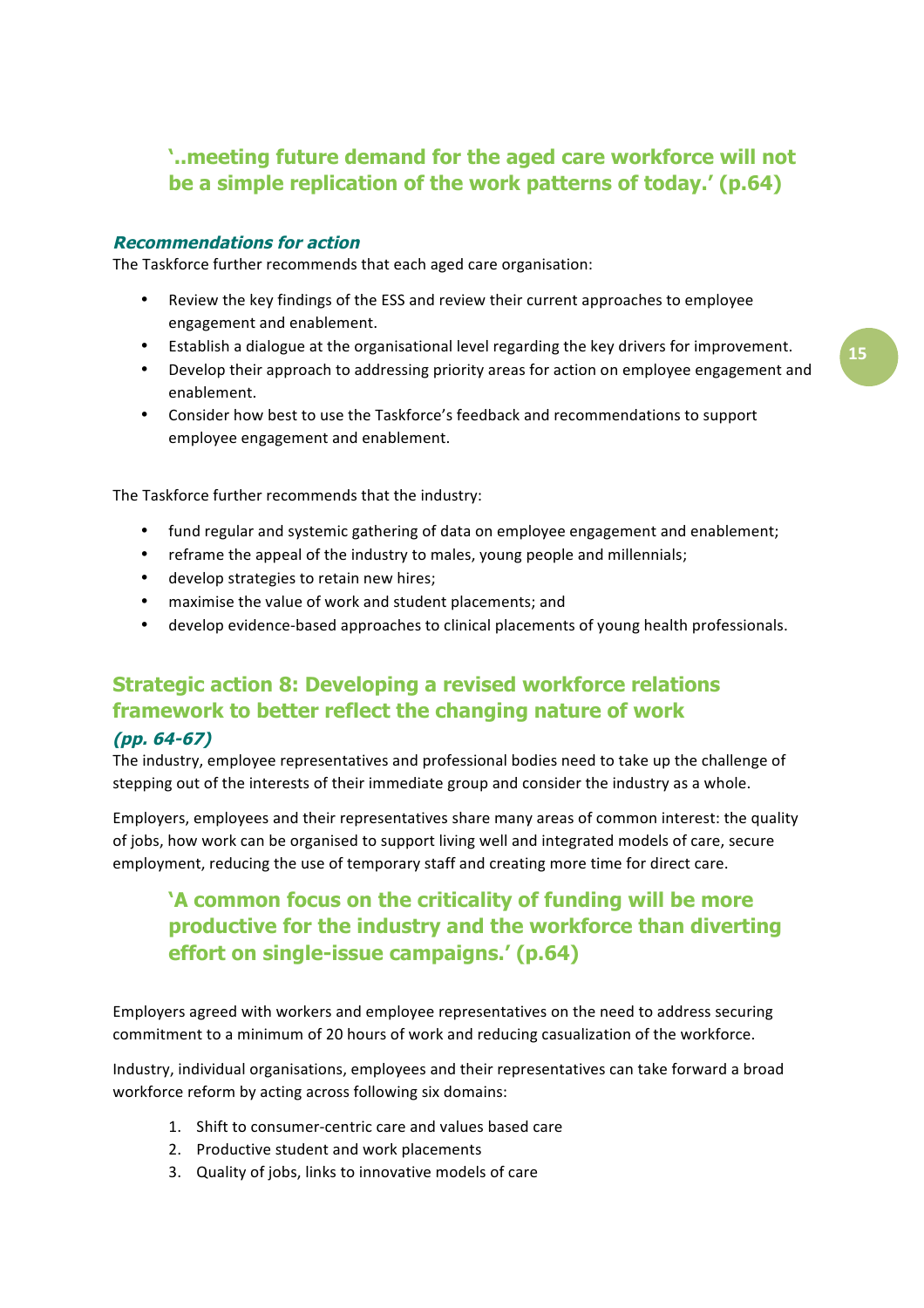- 4. Modernising working practices and the leadership roles of employers and employee representatives
- 5. Generational change and intergenerational relationships for workforces
- 6. Supporting movement across types of aged care services and sectors.

#### **Recommendations for action**

The Taskforce recommends that:

- Industry, individual organisations, employees and their representatives collaborate to foster a community dialogue on how to secure the funding needed by aged care services.
- Action is taken to develop and extend the capability of industry leaders and industrial and  $\bullet$ professional representatives to collaborate on workforce reform.
- Industry leadership collaborates with employee representatives to focus on shared interests:
	- o establish a workforce reform agenda drawing on the six domains identified above;
	- o consider collaboration on funding issues; and
	- $\circ$  identify areas for collaborative action on industry funding and workforce reform and secure alignment.

# Strategic action 9: Strengthening the interface between aged care and primary/acute care

#### $(pp.68-73)$

The lack of access to health care services creates confusion over who has responsibility for managing consumer care needs. It also places tremendous stress on the aged care workforce to manage complex medical care needs that are beyond their scope of practice, without adequate support from medical specialists.

To date, Primary Health Networks and Local Health Networks have not adequately focussed on the on the special needs of older Australians with complex care needs who are unable to travel to receive care.

The provision of dental care to consumers living in RACFs also remains inadequate.

#### **Recommendations for action**

The Taskforce recommends a ministerial level dialogue across governments to improve:

- funding and service design to address the issue of service integration;
- access to multidisciplinary care, preventive care and wellness; and
- improved access to medical care for financially vulnerable and isolated older people.

This dialogue should include measures to address better access to primary health care and acute care services. The Taskforce further recommends the formation of social care networks to engage with PHN and LHN to address local service gaps.

'There is a need for undergraduate training to better prepare the hospital workforce to manage the special needs of geriatric care and cognitive impairment' (p.70)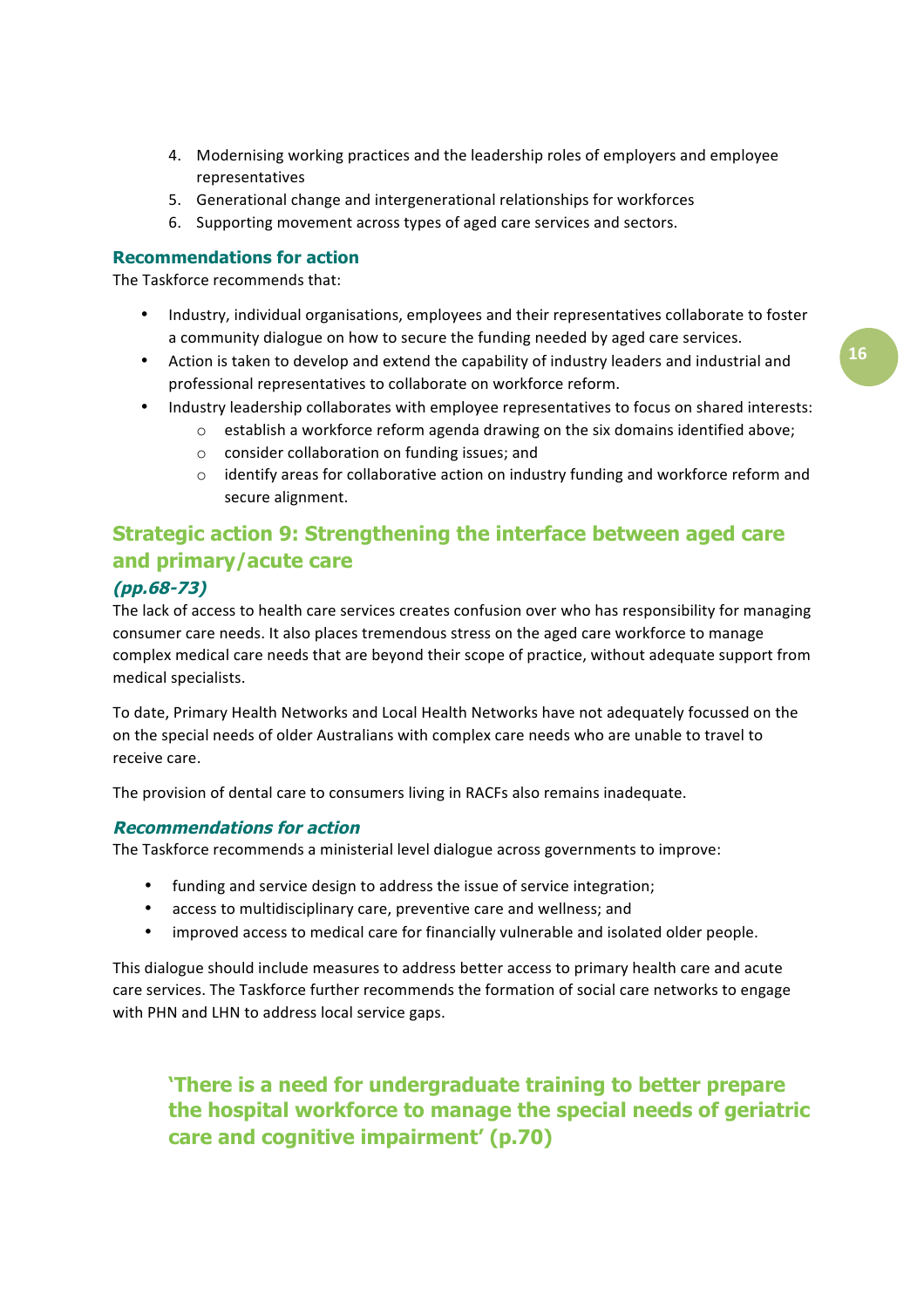Aged care organisations should consider whether they can make more effective use of combinations of functional health and clinical care providers.

The taskforce recommends that all boards or managing bodies:

- $\bullet$ link the strategic actions dealing with (1) workforce planning and skill mix and (2) feedback and continuous improvement to organisational strategies that address:
	- o avoidable causes of hospitalisations;
	- o medication management;
	- $\circ$  immunisation:
	- $\circ$  diabetes care:
	- o wound management; and
	- o advance care planning.
- Identify clinical, consumer and other data needed to understand the impact on consumers and the costs to the organisation of avoidable hospital admissions.
- Consider and keep under review the education, training and continuing professional  $\bullet$ development needs of employees in leadership and front-line roles to support them in managing health and aged care interfaces.

### **Strategic action 10: Improved training and recruitment practices for** the Australian Government aged care workforce

### $(pp.74-79)$

The Australian Government aged care workforce is consumer facing and its workers' approach can influence how care is delivered and the timing and access to care.

The workforce includes:

- Aged Care Complaints Commissioner (to be replaced with the Aged Care Quality and Safety Commission from 1 January 2019)
- Australian Aged Care Quality Agency accreditation assessors (to be replaced with the Aged Care Quality and Safety Commission from 1 January 2019)
- Department of Health aged care compliance
- Aged Care Funding Instrument validators  $\bullet$
- $\bullet$ My Aged Care.

There is little evidence that the agencies engaged in the oversight of aged care recruit from the aged care sector (apart from the AACQA). Regardless of the mode of recruitment, government employers must commit to induction, ongoing training and accountability relevant to the role based on the job design as outlined in strategic action 3.

'The bottom line for consumer safety is that training packages for customer-facing and decision-making staff must support regulatory purposes and meet appropriate job design standards.' (p.77)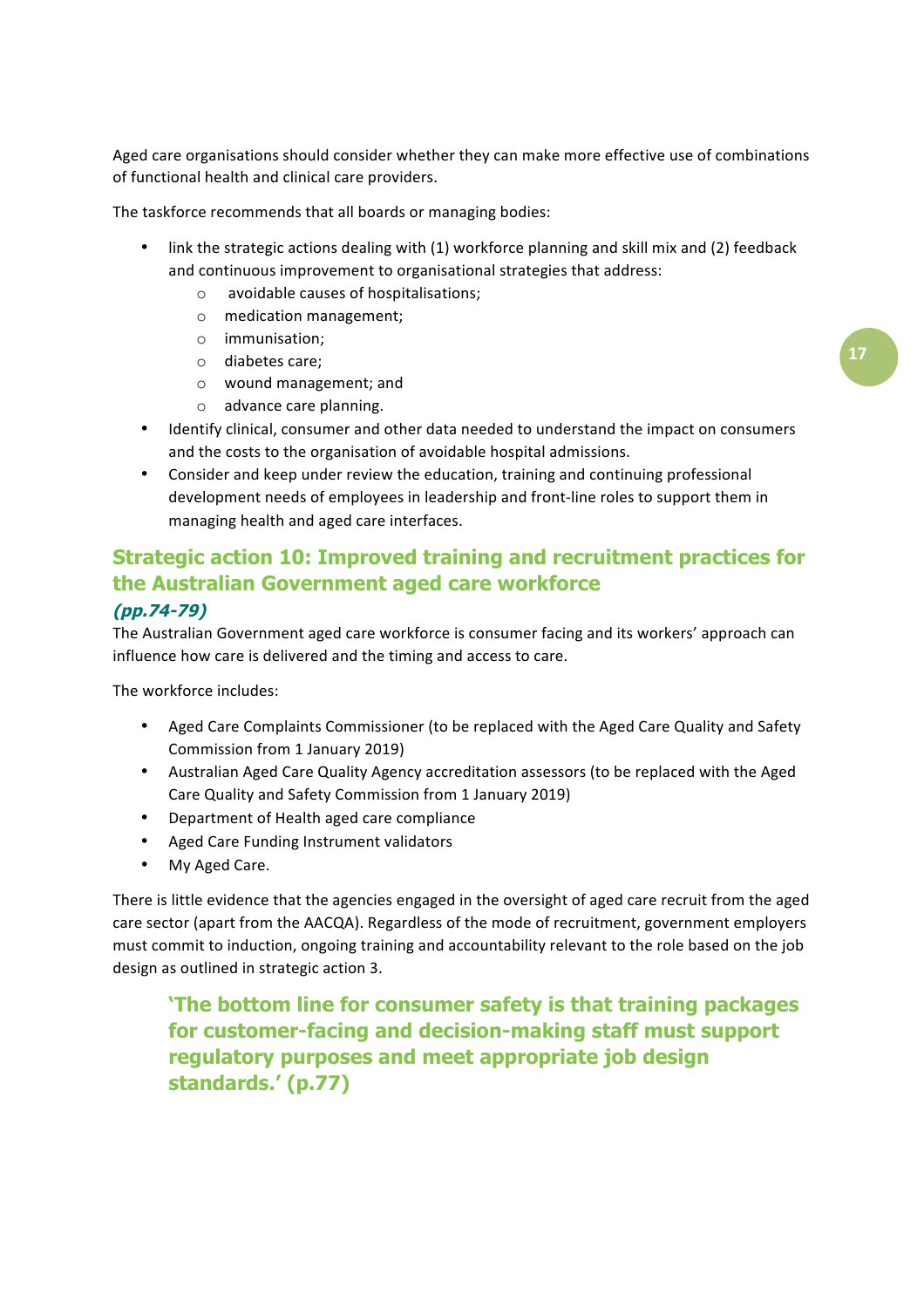### **Recommendations for action**

The Taskforce recommends that:

- The qualifications, training and continuing professional development of the national  $\bullet$ assessment workforce are given sustained attention.
- The level of training and assessment for the client-facing and decision-making government workforce should meet the requirements of units of competency under current VET arrangements. Training requirements could be reviewed through the Public Sector IRC in collaboration with the Aged Services IRC.
- Recruitment of Aboriginal and Torres Strait Islander staff into the My Aged Care workforce is vital

### **Strategic action 11: Establishing a remote accord**

Remote aged care is a separate part of the system, requiring tailored systematic and programmatic solutions. Establishing a remote accord brings together remote aged care providers and intersecting interests from across the nation.

The vision statement underpinning the remote accord is that:

# 'All elders deserve proper care and to live and die close to home with the care they need and deserve for a life well lived, provided by a workforce they know and trust, which is well supported and trained, and accountable.' (p.81)

The united industry voice of the accord should result in a compact between remote communities, industry and government, reset relationships and ensure collaborative decision-making between government, industry and communities.

The Taskforce recommends that industry with support from the Australian Government:

- establish and recognise the remote accord to provide a lead industry voice on remote aged care workforce issues; and
- submit the proposed compact to community, related sectors and governments for consideration, development and finally execution.

The Taskforce recommends that the Australian Government:

- recognise the need for separately tailored solutions;
- $\bullet$ ensure that action on these tailored solutions for remote aged care is identified and supported; and
- work with the remote accord to prepare for discussion a contemporary roadmap for remote aged care.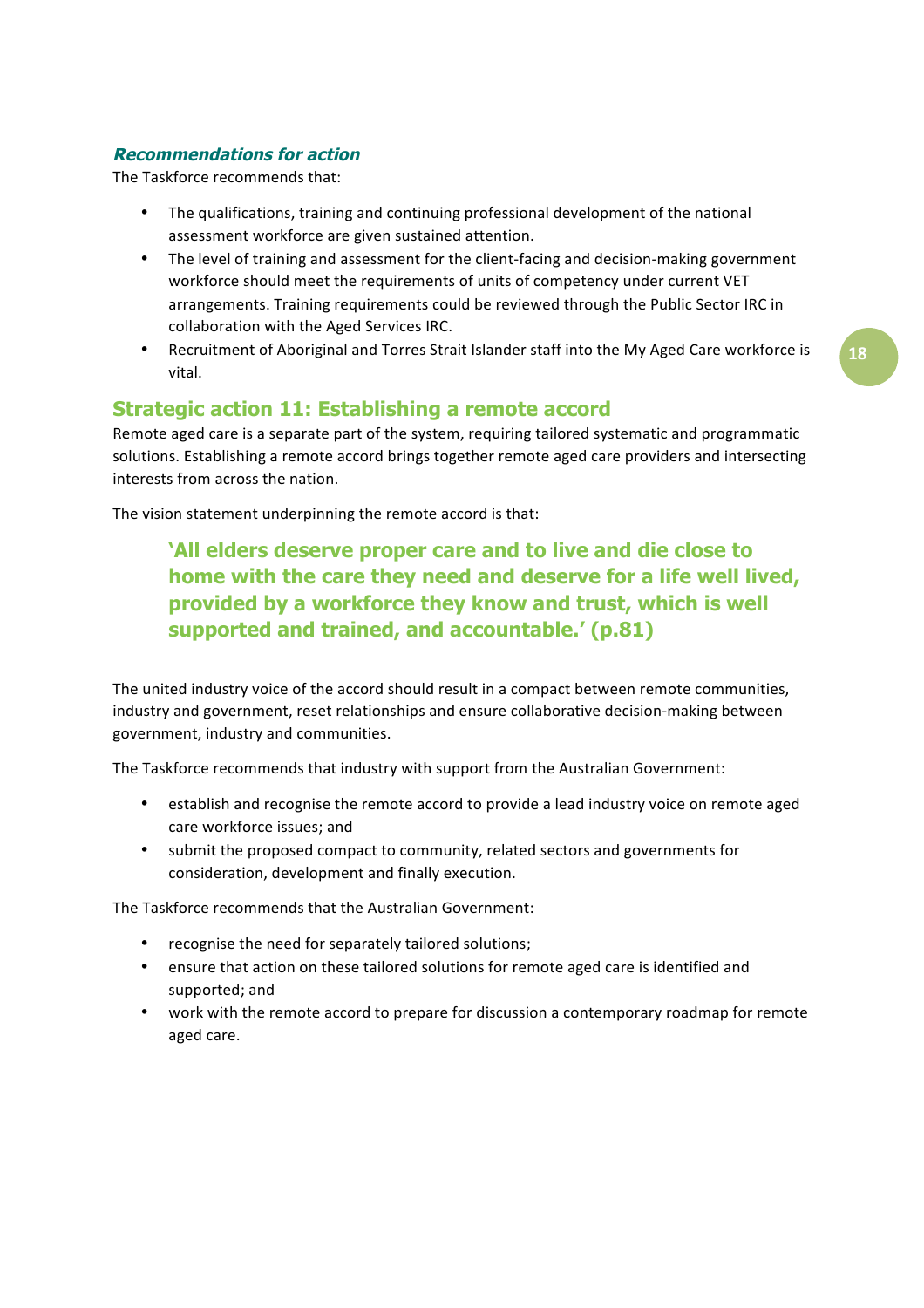# **Strategic action 13: Current and future funding, including staff** remuneration

### $(pp.88-95)$

The industry, consumers, the workforce and the community will benefit from a more explicit discussion around funding and sources of revenue. The Taskforce, through its consultation, acknowledges that funding does not always meet the full costs of delivering aged care services.

'Required is an informed debate where employers, employees and their representatives, government and the community align around the fact base and the problem to be solved and then solve it.'(p.89)

In this debate the considerations to be taken into account are:

- 1. The workforce costs to deliver care.
- 2. Capital investment in residential aged care is required to transition older properties to new buildings to support new models of care
- 3. The industry's ability to make progress within its current funding envelope to innovate and introduce changes in the way services are delivered.

The Taskforce believes that with a combination of actions and genuine innovation, the industry can perform better within its funding envelope.

### **Recommendations for action**

The Taskforce considers action to be required across three broad areas:

- Revenue shortfall: The Aged Care Financing Authority with support of StewartBrown should identify and quantify areas of potential revenue shortfall to inform the development of longer term funding options.
- Pay deficiencies: That industry develop a strategy to support the transition of PCWs and  $\bullet$ nurses to pay rates that better reflect their value and contribution to delivering care outcomes.
- $\bullet$ Innovative practices: That the industry develop a productivity agenda focused on genuine innovation through changing models of care, improved and greater use of technology, enriching jobs and organising work in new ways.
- Who pays for care: The aged care industry, all levels of government and, in particular, the Australian government - together with the community - need to have an aligned understanding of aged care funding, starting with the shortfall and consumer contributions. This is about paying the workforce for their important contribution and equipping them to work well, safely and to their full scope of practice.

# Strategic action 14: Transitioning the industry and workforce to new **standards**

### $(pp.96-101)$

Embedding long lasting cultural change is fundamentally about inspiring people to act differently. To execute the strategy in a manner that empowers industry as a whole, galvanised industry leadership visible and with a unified voice is required.